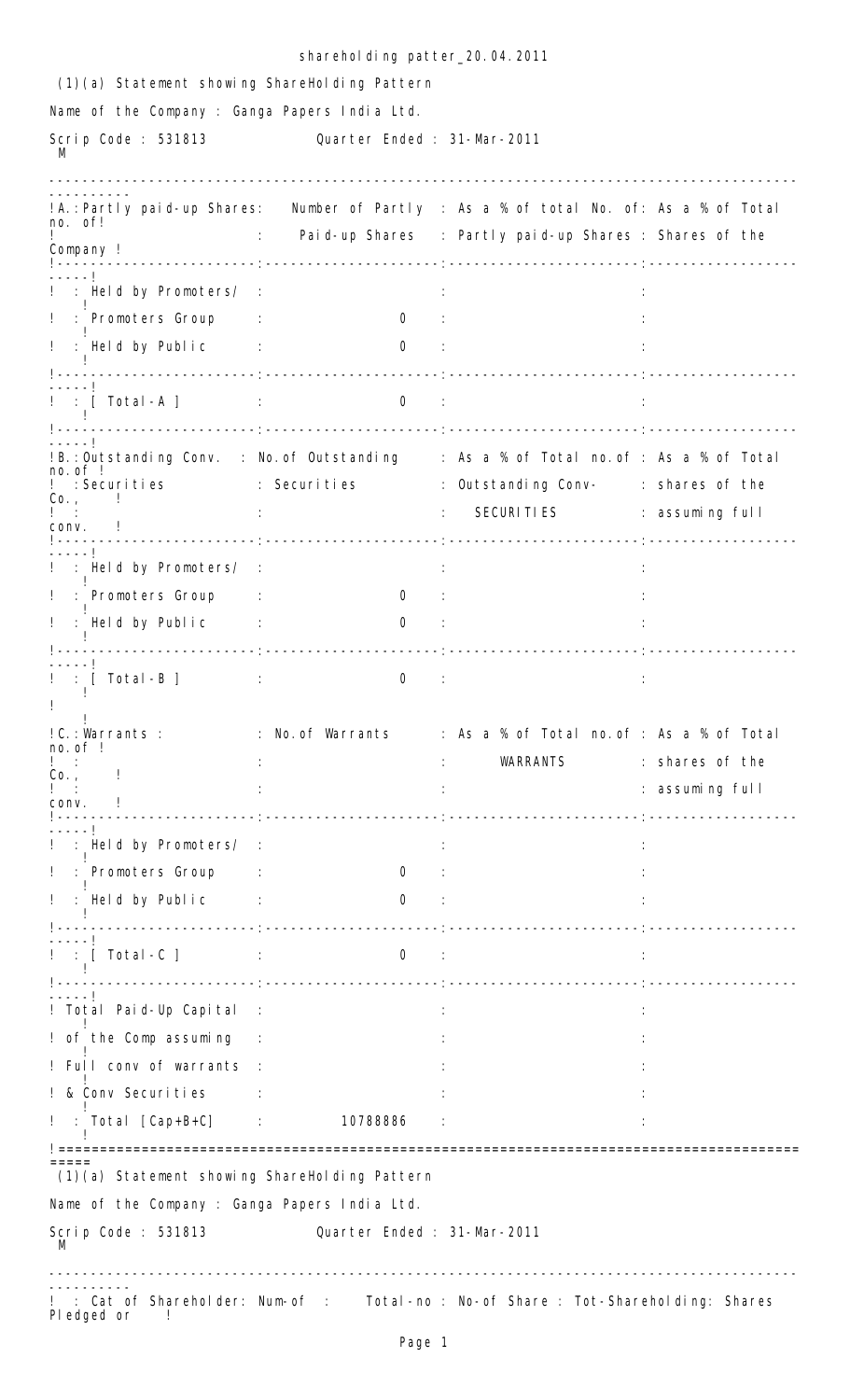|                                                                                    |                         |                          | sharehol ding patter_20.04.2011                                                                                                 | :-Holders : - Shares : in-Dmt-form : as a (%) of tot : otherwise                                                                                                                                                                                  |                                              |                                   |  |
|------------------------------------------------------------------------------------|-------------------------|--------------------------|---------------------------------------------------------------------------------------------------------------------------------|---------------------------------------------------------------------------------------------------------------------------------------------------------------------------------------------------------------------------------------------------|----------------------------------------------|-----------------------------------|--|
| encumbered !                                                                       |                         |                          |                                                                                                                                 |                                                                                                                                                                                                                                                   |                                              |                                   |  |
| Share: As a(%) !                                                                   |                         |                          |                                                                                                                                 |                                                                                                                                                                                                                                                   |                                              |                                   |  |
| -------!                                                                           |                         |                          |                                                                                                                                 |                                                                                                                                                                                                                                                   |                                              |                                   |  |
|                                                                                    |                         |                          |                                                                                                                                 | $: 3S-a$ % $: 3S-a$ % $: 3S-a$ % $: 3S-a$ % $: 3S-a$ % $: 3S-a$ % $: 3S-a$ % $: 3S-a$ % $: 3S-a$ % $: 3S-a$ % $: 3S-a$ % $: 3S-a$ % $: 3S-a$ % $: 3S-a$ % $: 3S-a$ % $: 3S-a$ % $: 3S-a$ % $: 3S-a$ % $: 3S-a$ % $: 3S-a$ % $: 3S-a$ % $: 3S-a$ % |                                              |                                   |  |
|                                                                                    |                         |                          |                                                                                                                                 | $\therefore$ of $A+B : of A+B+C$ :                                                                                                                                                                                                                |                                              |                                   |  |
|                                                                                    |                         |                          |                                                                                                                                 |                                                                                                                                                                                                                                                   |                                              |                                   |  |
| . <b>.</b> 1                                                                       |                         |                          |                                                                                                                                 | <b>Contractor</b>                                                                                                                                                                                                                                 |                                              | <b>The Community</b>              |  |
| $\frac{1}{2}$ 1: Indian $\frac{1}{2}$ : $\frac{1}{2}$ :                            |                         |                          |                                                                                                                                 |                                                                                                                                                                                                                                                   |                                              |                                   |  |
| a: Individual Huf : 7: 1032766 : 0: 9.572 : 9.572 :<br>0: 000!                     |                         |                          |                                                                                                                                 |                                                                                                                                                                                                                                                   |                                              |                                   |  |
| $1 - z$                                                                            | <b>CENTRAL CONTROL</b>  |                          |                                                                                                                                 | - 11                                                                                                                                                                                                                                              |                                              | <b>Section Control of Control</b> |  |
| b: Central/State Gov: 0:<br>0: 000!                                                |                         |                          | $\overline{0}$ :                                                                                                                |                                                                                                                                                                                                                                                   | 0:                                           |                                   |  |
| Íт<br>$\sim 10^{-11}$                                                              |                         | $\sim 10^{11}$ m $^{-1}$ |                                                                                                                                 |                                                                                                                                                                                                                                                   | the property of the control of the con-      |                                   |  |
| ! c: Bodies Corporates : 4 : 9177500 :<br>0: 000!                                  |                         |                          |                                                                                                                                 |                                                                                                                                                                                                                                                   |                                              | 0: 85.064: 85.064:                |  |
| <b>Contract Contract</b>                                                           |                         | $\sim 10$                |                                                                                                                                 |                                                                                                                                                                                                                                                   | <b>Contract Contract Contract Contract</b>   |                                   |  |
| d: Fins / Banks :<br>0: 000!                                                       |                         | 0:                       | $\overline{0}$ :                                                                                                                |                                                                                                                                                                                                                                                   | 0:                                           |                                   |  |
| $\tilde{\Gamma}$ and $\tilde{\Gamma}$<br>$\sim$ 10                                 |                         | $\sim 10$                |                                                                                                                                 |                                                                                                                                                                                                                                                   | $\sim 1000$                                  |                                   |  |
| ! e: Any Other specify : 0 :<br>0: 000!                                            |                         |                          | $0$ :                                                                                                                           | 0:                                                                                                                                                                                                                                                |                                              |                                   |  |
| $\mathbb{R}^n$                                                                     | $\sim 10$               | <b>Contract Contract</b> | $-1.11$                                                                                                                         |                                                                                                                                                                                                                                                   | <b>Service Committee Committee Committee</b> |                                   |  |
| : Sub-Total-A(1) : 11 : 10210266 : 0 : 94.637 : 94.637 : 000 !                     |                         |                          |                                                                                                                                 |                                                                                                                                                                                                                                                   |                                              |                                   |  |
|                                                                                    |                         |                          | and the state of the state of the                                                                                               |                                                                                                                                                                                                                                                   | <b>Second Committee Committee</b>            | - 11                              |  |
|                                                                                    |                         |                          |                                                                                                                                 |                                                                                                                                                                                                                                                   |                                              |                                   |  |
| !2 : Foreign                                                                       | and the state           |                          |                                                                                                                                 |                                                                                                                                                                                                                                                   |                                              |                                   |  |
| ! a: Indv NRI/For Ind :                                                            |                         | 0:                       | 0:                                                                                                                              | 0:                                                                                                                                                                                                                                                |                                              |                                   |  |
| $.000$ !<br>0:                                                                     |                         |                          |                                                                                                                                 |                                                                                                                                                                                                                                                   |                                              |                                   |  |
| ! b: Bodies Corporate :<br>.000:                                                   |                         |                          | 0:                                                                                                                              | 0:                                                                                                                                                                                                                                                |                                              |                                   |  |
| $\sim$ 1.                                                                          |                         |                          | $\sim$ 1                                                                                                                        |                                                                                                                                                                                                                                                   |                                              |                                   |  |
| ! c: Institutions<br>0: 000!                                                       |                         | 0:                       | 0:                                                                                                                              | 0:                                                                                                                                                                                                                                                |                                              |                                   |  |
| $\mathbf{I} = \mathbf{r}$                                                          |                         |                          |                                                                                                                                 |                                                                                                                                                                                                                                                   |                                              |                                   |  |
| ! d: Any Other Specify :<br>$0$ :<br>.000:                                         |                         | 0:                       | 0:                                                                                                                              | 0:                                                                                                                                                                                                                                                |                                              |                                   |  |
|                                                                                    |                         |                          |                                                                                                                                 |                                                                                                                                                                                                                                                   |                                              |                                   |  |
| $: Sub-Total -A(2)$ : 0:<br>!<br>0<br>$.000$ !                                     |                         |                          | 0:                                                                                                                              | 0:                                                                                                                                                                                                                                                |                                              |                                   |  |
| Ţ.                                                                                 |                         |                          |                                                                                                                                 |                                                                                                                                                                                                                                                   |                                              |                                   |  |
| ! : Total Sharehol ding:                                                           |                         |                          |                                                                                                                                 |                                                                                                                                                                                                                                                   |                                              |                                   |  |
| ! : Promoter & Group :                                                             |                         |                          |                                                                                                                                 |                                                                                                                                                                                                                                                   |                                              |                                   |  |
| Ţ.                                                                                 |                         |                          |                                                                                                                                 |                                                                                                                                                                                                                                                   |                                              |                                   |  |
| $!$ : Total (A)=A(1)+A(2): 11 : 10210266 : 0 : 94.637 : 94.637 :<br>$.000$ !<br>0: |                         |                          |                                                                                                                                 |                                                                                                                                                                                                                                                   |                                              |                                   |  |
|                                                                                    |                         |                          |                                                                                                                                 |                                                                                                                                                                                                                                                   |                                              |                                   |  |
| !B.: Public Sh-Holding : : :                                                       |                         |                          |                                                                                                                                 |                                                                                                                                                                                                                                                   |                                              |                                   |  |
| ! 1: Institutions                                                                  |                         |                          |                                                                                                                                 |                                                                                                                                                                                                                                                   |                                              |                                   |  |
| $\Gamma = \pm$                                                                     |                         |                          |                                                                                                                                 |                                                                                                                                                                                                                                                   |                                              |                                   |  |
| ! a: Mutual Funds                                                                  | <b>Controller State</b> |                          | 2:                                                                                                                              | 26650 :                                                                                                                                                                                                                                           |                                              | 0: 247: 247:                      |  |
|                                                                                    |                         |                          |                                                                                                                                 |                                                                                                                                                                                                                                                   |                                              |                                   |  |
| ! b: Fins / Banks                                                                  |                         | 0:                       | 0:                                                                                                                              | 0:                                                                                                                                                                                                                                                |                                              |                                   |  |
| $\Gamma = 1$ .                                                                     |                         |                          | $\mathbf{1}_{\mathcal{M}}$ , and $\mathcal{M}_{\mathcal{M}}$ , and $\mathbf{1}_{\mathcal{M}}$ , and $\mathcal{M}_{\mathcal{M}}$ | and the control of the control of the control of the                                                                                                                                                                                              |                                              |                                   |  |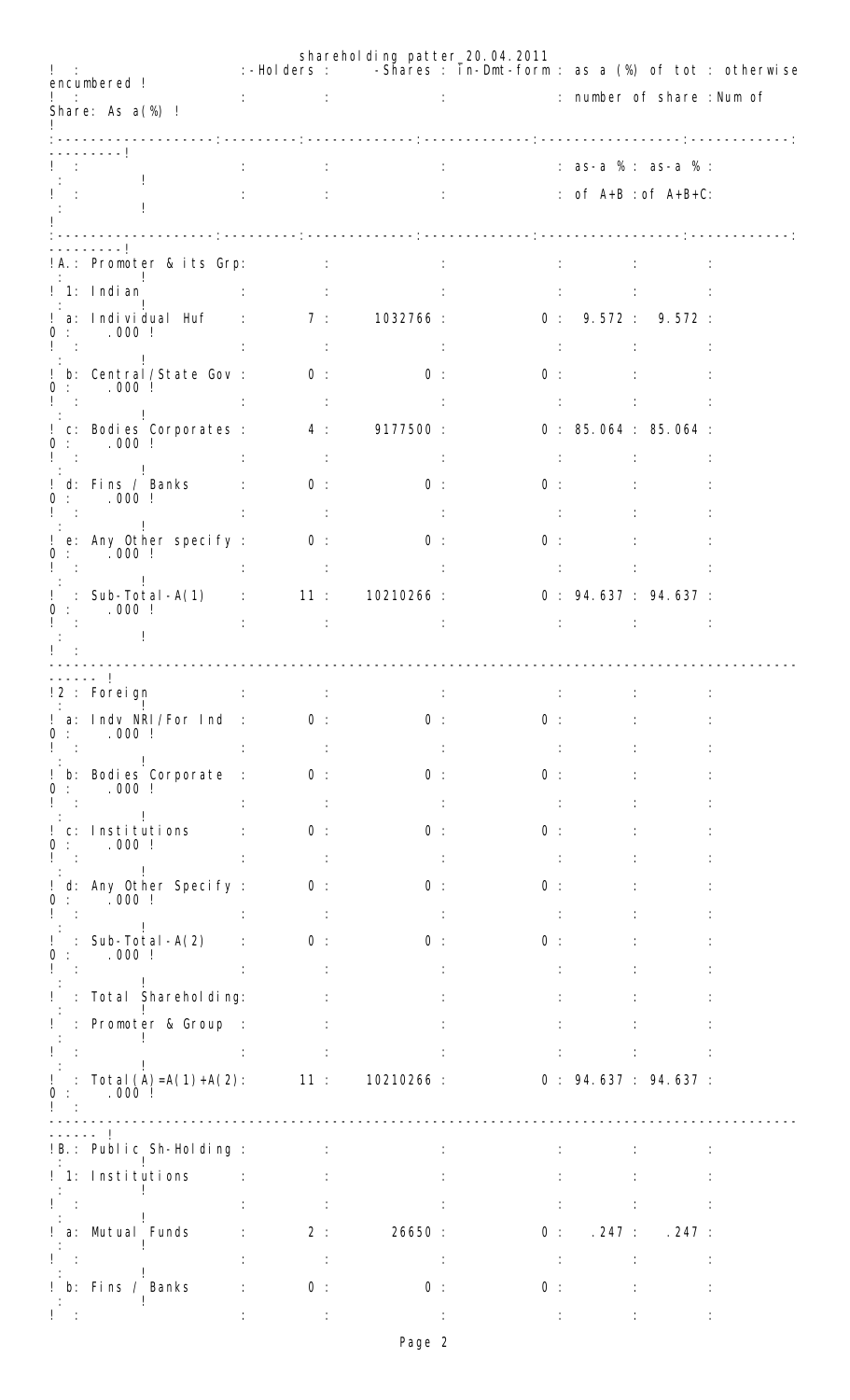|                                                                                                                                    |                                     | sharehol ding patter_20.04.2011                                                    |                                                                                                                                                                                                                                                   |                          |                                                                             |  |
|------------------------------------------------------------------------------------------------------------------------------------|-------------------------------------|------------------------------------------------------------------------------------|---------------------------------------------------------------------------------------------------------------------------------------------------------------------------------------------------------------------------------------------------|--------------------------|-----------------------------------------------------------------------------|--|
| ! c: Central/State Govt:                                                                                                           | $\sim$ $\sim$ 1 : $\sim$            |                                                                                    | 500000: 0: 4.634: 4.634:                                                                                                                                                                                                                          |                          |                                                                             |  |
|                                                                                                                                    | <b>Contractor</b>                   |                                                                                    |                                                                                                                                                                                                                                                   |                          |                                                                             |  |
| ! d: Venture Cap Fund : 0 :                                                                                                        |                                     | 0:                                                                                 | 0:                                                                                                                                                                                                                                                |                          |                                                                             |  |
| Ţ.                                                                                                                                 |                                     |                                                                                    | $\sim 10$                                                                                                                                                                                                                                         |                          |                                                                             |  |
| ! e: Insurance Comp(s) :                                                                                                           | 0:                                  | 0:                                                                                 | 0:                                                                                                                                                                                                                                                |                          |                                                                             |  |
|                                                                                                                                    |                                     | $\sim$ 11                                                                          | $\sim 100$                                                                                                                                                                                                                                        |                          |                                                                             |  |
| ! f: Foreign Ins Invest: 0:                                                                                                        |                                     | $\overline{0}$ :                                                                   | $0$ :                                                                                                                                                                                                                                             |                          |                                                                             |  |
|                                                                                                                                    | <b>Contractor</b>                   | $\sim 10$                                                                          | <b>Section</b>                                                                                                                                                                                                                                    |                          |                                                                             |  |
| ! g: Foreign Ven Cap In:                                                                                                           | $\overline{0}$ :                    | 0:                                                                                 | 0:                                                                                                                                                                                                                                                |                          |                                                                             |  |
| $\mathbf{I}$ :                                                                                                                     | $\sim$ 11                           |                                                                                    |                                                                                                                                                                                                                                                   |                          |                                                                             |  |
| ! h: Any Other -Specify: 0:                                                                                                        |                                     | 0:                                                                                 | 0:                                                                                                                                                                                                                                                |                          |                                                                             |  |
|                                                                                                                                    |                                     |                                                                                    | $\sim$ 10 $\pm$                                                                                                                                                                                                                                   |                          |                                                                             |  |
| $!$ : Sub-Total-B(1) : 3: 526650: 0: 4.881: 4.881:                                                                                 |                                     |                                                                                    |                                                                                                                                                                                                                                                   |                          |                                                                             |  |
| (1)(a) Statement showing ShareHolding Pattern - (Cont2)<br>Name of the Company : Ganga Papers India Ltd.                           |                                     |                                                                                    |                                                                                                                                                                                                                                                   |                          |                                                                             |  |
| Scrip Code: 531813 Cuarter Ended: 31-Mar-2011                                                                                      |                                     |                                                                                    |                                                                                                                                                                                                                                                   |                          |                                                                             |  |
|                                                                                                                                    |                                     |                                                                                    |                                                                                                                                                                                                                                                   |                          |                                                                             |  |
| : Cat of Shareholder: Num-of : Total-no : No-of Share : Tot-Shareholding: Shares<br>Pledged or<br>encumbered !<br>Share: As a(%) ! | de la componentación de             | :-Holders : - Shares : in-Dmt-form : as a (%) of tot : otherwise                   | contract the contract of share : Num of                                                                                                                                                                                                           |                          |                                                                             |  |
| ------I                                                                                                                            | <b>Contractor</b><br>$\mathbb{R}^n$ |                                                                                    | $: 3S-a$ % $: 3S-a$ % $: 3S-a$ % $: 3S-a$ % $: 3S-a$ % $: 3S-a$ % $: 3S-a$ % $: 3S-a$ % $: 3S-a$ % $: 3S-a$ % $: 3S-a$ % $: 3S-a$ % $: 3S-a$ % $: 3S-a$ % $: 3S-a$ % $: 3S-a$ % $: 3S-a$ % $: 3S-a$ % $: 3S-a$ % $: 3S-a$ % $: 3S-a$ % $: 3S-a$ % |                          |                                                                             |  |
| $\sim 10$                                                                                                                          |                                     |                                                                                    |                                                                                                                                                                                                                                                   |                          | : $of A+B: of A+B+C$ :                                                      |  |
|                                                                                                                                    |                                     | .composition: composition: composition: composition: composition: composition: com |                                                                                                                                                                                                                                                   |                          |                                                                             |  |
| 2: Non-Institutions : : :                                                                                                          |                                     | <b>Contract Contract</b>                                                           | $-1.11$                                                                                                                                                                                                                                           |                          |                                                                             |  |
|                                                                                                                                    |                                     |                                                                                    |                                                                                                                                                                                                                                                   |                          |                                                                             |  |
| ! a: Bodies Corporates : $\overline{5}$ : 18450 : $\overline{0}$ : .171 : .171 :                                                   |                                     |                                                                                    |                                                                                                                                                                                                                                                   |                          |                                                                             |  |
| l t                                                                                                                                |                                     |                                                                                    |                                                                                                                                                                                                                                                   | アンティー エンジェー アール・エンジン アール |                                                                             |  |
| b: Individual Holding: :                                                                                                           |                                     |                                                                                    | $\sim 100$                                                                                                                                                                                                                                        |                          |                                                                             |  |
| ! : i) upto Rs 1-Lac:   184 :                                                                                                      |                                     | 22250:                                                                             |                                                                                                                                                                                                                                                   |                          | 0: 206: .206:                                                               |  |
|                                                                                                                                    | <b>Contractor</b>                   | <b>Contractor</b>                                                                  |                                                                                                                                                                                                                                                   |                          | $\sim$ 10 $\sim$ 10 $\sim$ 10 $\sim$ 10 $\sim$ 10 $\sim$ 10 $\sim$          |  |
| $!$ : ii) above Rs1-Lac: $1:$ 11250 :                                                                                              |                                     |                                                                                    |                                                                                                                                                                                                                                                   |                          | 0: 104: .104:                                                               |  |
| $\mathbf{I} = \mathbf{I}$                                                                                                          | $\sim 10^{-1}$ GeV                  | <b>Contractor</b>                                                                  | $\sim 1000$                                                                                                                                                                                                                                       |                          | <b>Service Committee Committee</b>                                          |  |
| ! c: Any Other -CIr-Mem: 0 :                                                                                                       |                                     | $\overline{0}$ :                                                                   | 0:                                                                                                                                                                                                                                                |                          |                                                                             |  |
|                                                                                                                                    | $\sim 10$                           |                                                                                    |                                                                                                                                                                                                                                                   |                          |                                                                             |  |
| $-OCB$ :                                                                                                                           | 0:                                  | 0:                                                                                 | 0:                                                                                                                                                                                                                                                |                          |                                                                             |  |
|                                                                                                                                    |                                     | $\sim$ 100 $\pm$                                                                   | $\sim 100$                                                                                                                                                                                                                                        |                          |                                                                             |  |
| $-NRI$                                                                                                                             | $\sim 10$<br>$\sim$ 1 :             | 20:                                                                                |                                                                                                                                                                                                                                                   |                          | 0: 000: 000: 000:                                                           |  |
| : Sub-Total-B $(2)$ :                                                                                                              | $\sim 10$                           | and the same state of the<br>191:<br>51970:                                        |                                                                                                                                                                                                                                                   |                          | $\sim$ 10 $\sim$ 10 $\sim$ 10 $\sim$ 10 $\sim$ 10 $\sim$ 11<br>0: 482: 482: |  |
|                                                                                                                                    |                                     |                                                                                    |                                                                                                                                                                                                                                                   |                          |                                                                             |  |
| -- !<br>: Total $(B)=B(1)+B(2)$ :                                                                                                  | 194:                                | 578620 :                                                                           | 0:                                                                                                                                                                                                                                                | $5.363$ :                | 5.363:                                                                      |  |
|                                                                                                                                    |                                     |                                                                                    |                                                                                                                                                                                                                                                   |                          |                                                                             |  |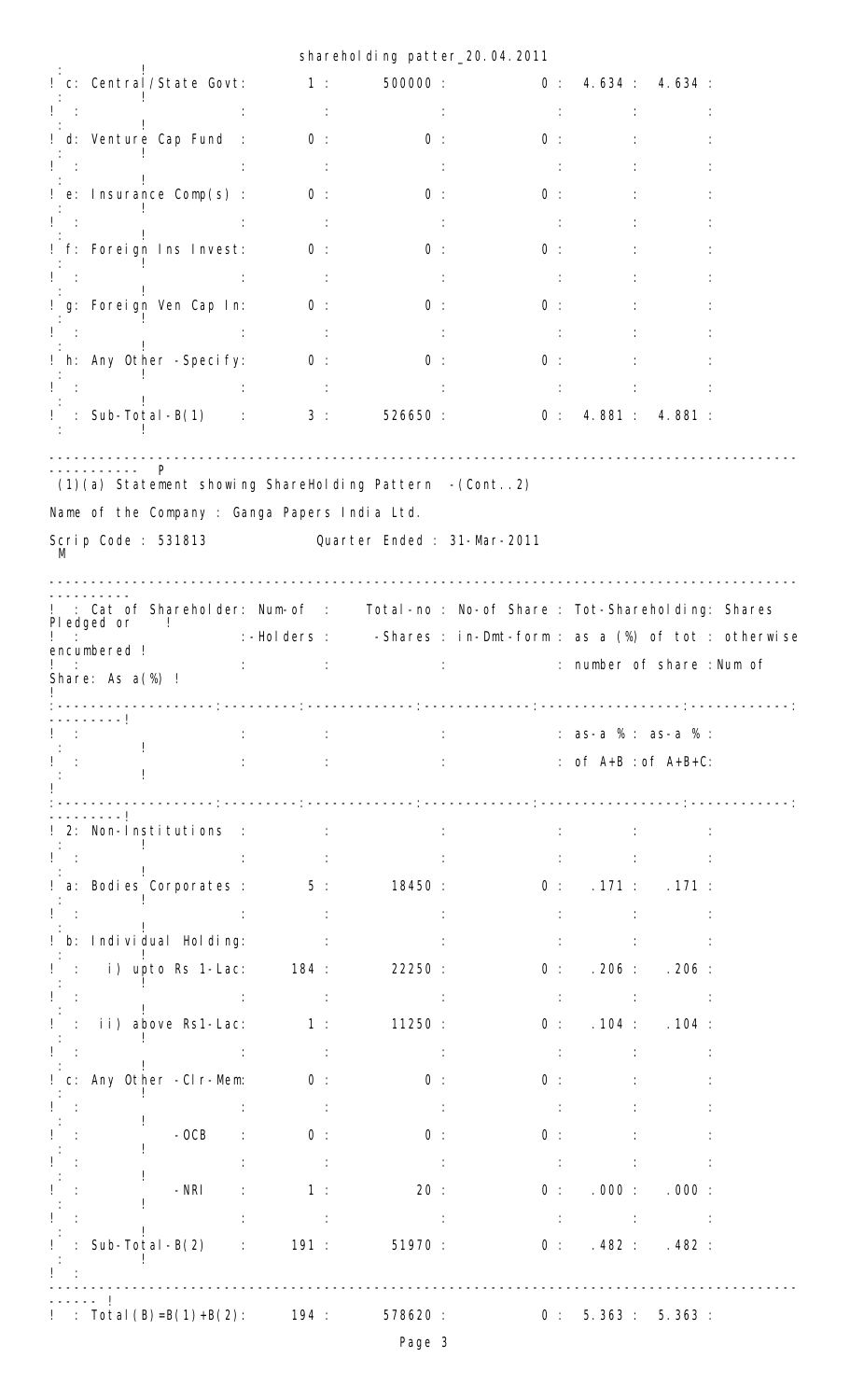:  $\sim$  1  $\frac{1}{1}$  : ------------------------------------------------------------------------------------------  $!$  : Total  $(A+B)$  $\frac{1}{205}$  : 205 : 10788886 : 0 : 100.000 : : : : : : : : : 1 ! :<br>----------------------------------------------------------------------------------------------------------------- ------ ! !D : Held by Custodian : : :  $\cdot$  :  $\cdot$  :  $\cdot$  :  $\cdot$  :  $\cdot$  :  $\cdot$  :  $\cdot$  :  $\cdot$  :  $\cdot$  :  $\cdot$  :  $\cdot$  :  $\cdot$  :  $\cdot$  :  $\cdot$  :  $\cdot$  :  $\cdot$  :  $\cdot$  :  $\cdot$  :  $\cdot$  :  $\cdot$  :  $\cdot$  :  $\cdot$  :  $\cdot$  :  $\cdot$  :  $\cdot$  :  $\cdot$  :  $\cdot$  :  $\cdot$  :  $\cdot$  :  $\cdot$  :  $\cdot$  :  $\cdot$ ! : against Dep-Receip: : : : : : : : : : : : : : 1 | 1: Promoter & Pro Grp: 0 : 0 : 0 : 0 : 0 : : : 0 : 0 : .000 ! lista de la construcción de la construcción de la construcción de la construcción de la construcción de la con : : : : : : : : : 1 ! 2: Public : 0: 0: 0: 0: : : : ! lista de la construcción de la construcción de la construcción de la construcción de la construcción de la con : : : : : : : 1  $\frac{1}{1}$  : Grand Total (A+B+C): 205 : 10788886 : 0 : 100.000 : : 100 million ============================================================================== ====================== P (I)(c) Share Holding Pattern - Category -Public [ 1% & above ] Name of the Company : Ganga Papers India Ltd. Scrip Code : 531813 Quarter Ended : 31-Mar-2011 Srl-# Ref-Num Name of the Holder Scp-Held %-to-Total 1 S00003 STRESSED ASSETS STABILISATION FUND 500000 4.634 -------------------------------------------------------------------------------- 1 <Totals> -Public [ 1% & above ] 500000 4.634 -------------------------------------------------------------------------------- (I)(d) Details of Locked in Shares Name of the Company : Ganga Papers India Ltd. Scrip Code : 531813 Quarter Ended : 31-Mar-2011 Srl-# Ref-Num -Cat Mame of the Holder Lock-Scp %-to-Total - NIL - - NIL - -------------------------------------------------------------------------------- 0 <Totals> Locked in Shares 0 .000 -------------------------------------------------------------------------------- (II)(a) Details of Depository Receipts (DRs) Name of the Company : Ganga Papers India Ltd. Scrip Code : 531813 Quarter Ended : 31-Mar-2011 Srl-# Ref-Num Name of the Holder Typ no-of sh-under (%)-to  $DRs$  os-Drs - NIL - - NIL - -------------------------------------------------------------------------------- 0 <Totals> Details of Depository Receipts (DRs) -------------------------------------------------------------------------------- (II)(b) Statement Showing Holding of Depository Receipts (DR"s) where underlying Shares Held by Promoter/Prom Group are in excess of [ 1% ] of Total SHs Name of the Company : Ganga Papers India Ltd. Scrip Code : 531813 Quarter Ended : 31-Mar-2011 Srl-# Ref-Num Name of the Holder Typ no-of sh-under (%)-to<br>DRs os-Drs Total - NIL - - NIL - -------------------------------------------------------------------------------- 0 <Totals> Depository Receipts in excess of [ 1% ] 0 .000 -------------------------------------------------------------------------------- P(I)(b) Share Holding Pattern - Category -Promoter & Promoter Group Name of the Company : Ganga Papers India Ltd. Scrip Code : 531813 Quarter Ended : 31-Mar-2011 M ------------------------------------------------------------------------------------------ ----------- Srl: Ref-Num : Name of the Share Holder : Total Shares Held : Pledged or otherwise Encumb :-Number :As a % :-Number : As a %: As a % : :Grand- : : : of Grand  $:$   $:$   $:$   $-Total$   $:$  : Total  $:$   $(A+B+C):$   $:$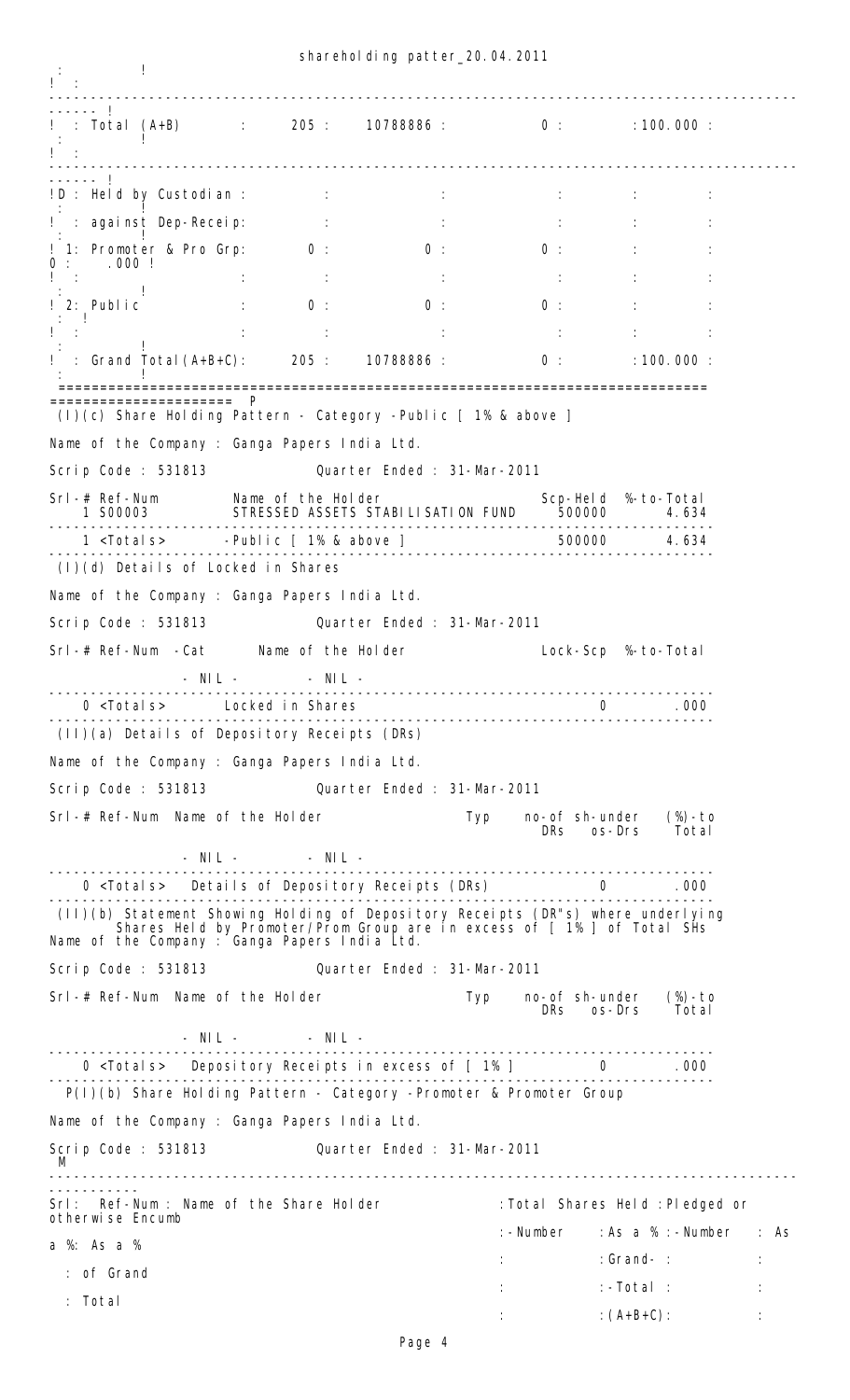: : : :

:(A+B+C)

|                                                                                                            | : sub-cl -la                                                                            |                                                                                                                                                                                                                                             |                                                  |                                        | 이 사이트 A STATE A STATE A STATE A STATE AND A STATE AND A STATE AND A STATE AND A STATE AND A STATE AND A STATE O |                                                                                                |    |
|------------------------------------------------------------------------------------------------------------|-----------------------------------------------------------------------------------------|---------------------------------------------------------------------------------------------------------------------------------------------------------------------------------------------------------------------------------------------|--------------------------------------------------|----------------------------------------|-----------------------------------------------------------------------------------------------------------------|------------------------------------------------------------------------------------------------|----|
|                                                                                                            |                                                                                         |                                                                                                                                                                                                                                             |                                                  |                                        | $\frac{1}{2}$ : 4065000 : 37.678:                                                                               |                                                                                                | 0: |
|                                                                                                            |                                                                                         | 1 000003 RAS POLYTEX PVT LTD<br>.000: .000<br>2 000004 SAB COMPUTING PVT LTD                                                                                                                                                                |                                                  | <b>Contract Contract Contract</b>      |                                                                                                                 | 300000 : 2.781:                                                                                | 0: |
|                                                                                                            | .000: .000<br>3 000005                                                                  | ANJU KANORIA                                                                                                                                                                                                                                |                                                  |                                        | 100000                                                                                                          | 340000: 3.151:                                                                                 | O: |
| . 000:                                                                                                     | .000<br>4 000006                                                                        | SADHNA KANORIA                                                                                                                                                                                                                              |                                                  |                                        | $\mathcal{I}^{\text{max}}$ .                                                                                    | 150000 : 1.390:                                                                                | 0: |
|                                                                                                            | .000: .000<br>5 000007                                                                  | SANDEEP KANORIA                                                                                                                                                                                                                             |                                                  |                                        | 90000 : 834:                                                                                                    |                                                                                                | O: |
|                                                                                                            | .000: .000<br>6 000008                                                                  | SANJAY KANORIA                                                                                                                                                                                                                              |                                                  |                                        | 242500 : 2.248                                                                                                  |                                                                                                | 0: |
| . 000:                                                                                                     | .000<br>7 000009                                                                        | VARANASI JUTE BAG IND. PVT LTD : 140000: 1.298:                                                                                                                                                                                             |                                                  |                                        |                                                                                                                 |                                                                                                | 0: |
|                                                                                                            | .000: .000<br>8 000010                                                                  | GANGA PULP & PAPERS PVT LTD : 4672500 : 43.308:                                                                                                                                                                                             |                                                  |                                        |                                                                                                                 |                                                                                                | 0: |
|                                                                                                            | .000: .000                                                                              | 9 000011 SAKET KANORIA                                                                                                                                                                                                                      |                                                  |                                        | : 110683 : 1.026:                                                                                               |                                                                                                | 0: |
| . 000:                                                                                                     | .000<br>10 000012                                                                       | PRI TU CHAUDHARY                                                                                                                                                                                                                            |                                                  |                                        | 99582 : 923:                                                                                                    |                                                                                                | 0: |
|                                                                                                            | .000: .000<br>.000: .000                                                                | 11 000013 SANDEEP KANORIA                                                                                                                                                                                                                   |                                                  |                                        | 1: 000:                                                                                                         |                                                                                                | 0: |
|                                                                                                            | ____________<br>.000: .000                                                              | -Total Promoter & Promoter Group : 10210266 : 94.637:                                                                                                                                                                                       |                                                  |                                        |                                                                                                                 |                                                                                                | 0: |
|                                                                                                            | ----------- P                                                                           | Ganga Papers India Ltd. (KPEQ S-) PAGE : 1                                                                                                                                                                                                  |                                                  |                                        |                                                                                                                 |                                                                                                |    |
|                                                                                                            |                                                                                         | Status & Sub-Status Wise Report : As on 31-Mar-2011                                                                                                                                                                                         |                                                  |                                        |                                                                                                                 |                                                                                                |    |
|                                                                                                            |                                                                                         | Codes Status & Sub-Status Heads Fol-Cnt (%) Holding-Cnt (%)                                                                                                                                                                                 |                                                  |                                        |                                                                                                                 |                                                                                                |    |
|                                                                                                            | 1 00 General Public<br>1 04 Promoters-Ind                                               |                                                                                                                                                                                                                                             | ---------                                        |                                        |                                                                                                                 |                                                                                                |    |
|                                                                                                            |                                                                                         | 1 * S T A T U S - T O T A L * 192 93.659 1066266 9.883                                                                                                                                                                                      |                                                  |                                        |                                                                                                                 |                                                                                                |    |
|                                                                                                            | 2 01 NRI-Rep                                                                            |                                                                                                                                                                                                                                             | 1                                                | . 488                                  | 20                                                                                                              | .000                                                                                           |    |
| $\overline{2}$                                                                                             |                                                                                         | $*$ STATUS - TOTAL $*$                                                                                                                                                                                                                      | $\mathbf{1}$                                     | . 488                                  | 20                                                                                                              | . 000                                                                                          |    |
| 4 05<br>4 06<br>4 0 9<br>4 12                                                                              | Gr.Comp.& Assoc<br>Mutual Funds<br>Pvt Corp Bodies<br>State-Govt FI/Corp                |                                                                                                                                                                                                                                             | $\overline{2}$<br>$\overline{5}$<br>$\mathbf{1}$ | 4 1.951<br>.976<br>2.439<br>. 488      | 9177500<br>26650<br>18450<br>500000                                                                             | 85.064<br>.247<br>.171<br>4.634                                                                |    |
| $\overline{4}$                                                                                             |                                                                                         | $*$ STATUS - TOTAL $*$                                                                                                                                                                                                                      | 12                                               | 5.854                                  | 9722600                                                                                                         | 90.116                                                                                         |    |
|                                                                                                            |                                                                                         | * * G R A N D - T O T A L * *                                                                                                                                                                                                               | ========                                         | 205 100.000<br>$=$ $=$ $=$ $=$ $=$ $=$ | 10788886<br>===========                                                                                         | 100, 000<br>$=$                                                                                |    |
|                                                                                                            | Ganga Papers India Ltd.                                                                 |                                                                                                                                                                                                                                             |                                                  | (KPEQ S-) PAGE : 1                     |                                                                                                                 |                                                                                                |    |
|                                                                                                            |                                                                                         | Status & Sub-Status Wise Report : As on 31-Mar-2011                                                                                                                                                                                         |                                                  |                                        |                                                                                                                 |                                                                                                |    |
|                                                                                                            | Indian Promoters                                                                        |                                                                                                                                                                                                                                             |                                                  |                                        |                                                                                                                 |                                                                                                |    |
|                                                                                                            |                                                                                         | FOL/CLI# SIGL NAME OF THE SHARE HOLDERS                                                                                                                                                                                                     |                                                  |                                        | HOLDG                                                                                                           | % TO Cap                                                                                       |    |
| 000010<br>000003<br>000005<br>000004<br>000008<br>000006<br>000009<br>000011<br>000012<br>000007<br>000013 | 4 0 5<br>4 0 5<br>1 04<br>4 0 5<br>1 04<br>1 04<br>4 05<br>1 04<br>1 04<br>1 04<br>1 04 | GANGA PULP & PAPERS PVT LTD<br>RAS POLYTEX PVT LTD<br>ANJU KANORIA<br>SAB COMPUTING PVT LTD<br>SANJAY KANORIA<br>SADHNA KANORIA<br>VARANASI JUTE BAG IND. PVT LTD<br>SAKET KANORIA<br>PRITU CHAUDHARY<br>SANDEEP KANORIA<br>SANDEEP KANORIA |                                                  |                                        | 4672500<br>4065000<br>340000<br>300000<br>242500<br>150000<br>140000<br>110683<br>99582<br>90000<br>1           | 43.308<br>37.678<br>3.151<br>2.781<br>2.248<br>1.390<br>1.298<br>1.026<br>.923<br>.834<br>.000 |    |

------------------------------------------------------------------------ 000011 A1A Indian Promoters 10210266 94.637 ------------------------------------------------------------------------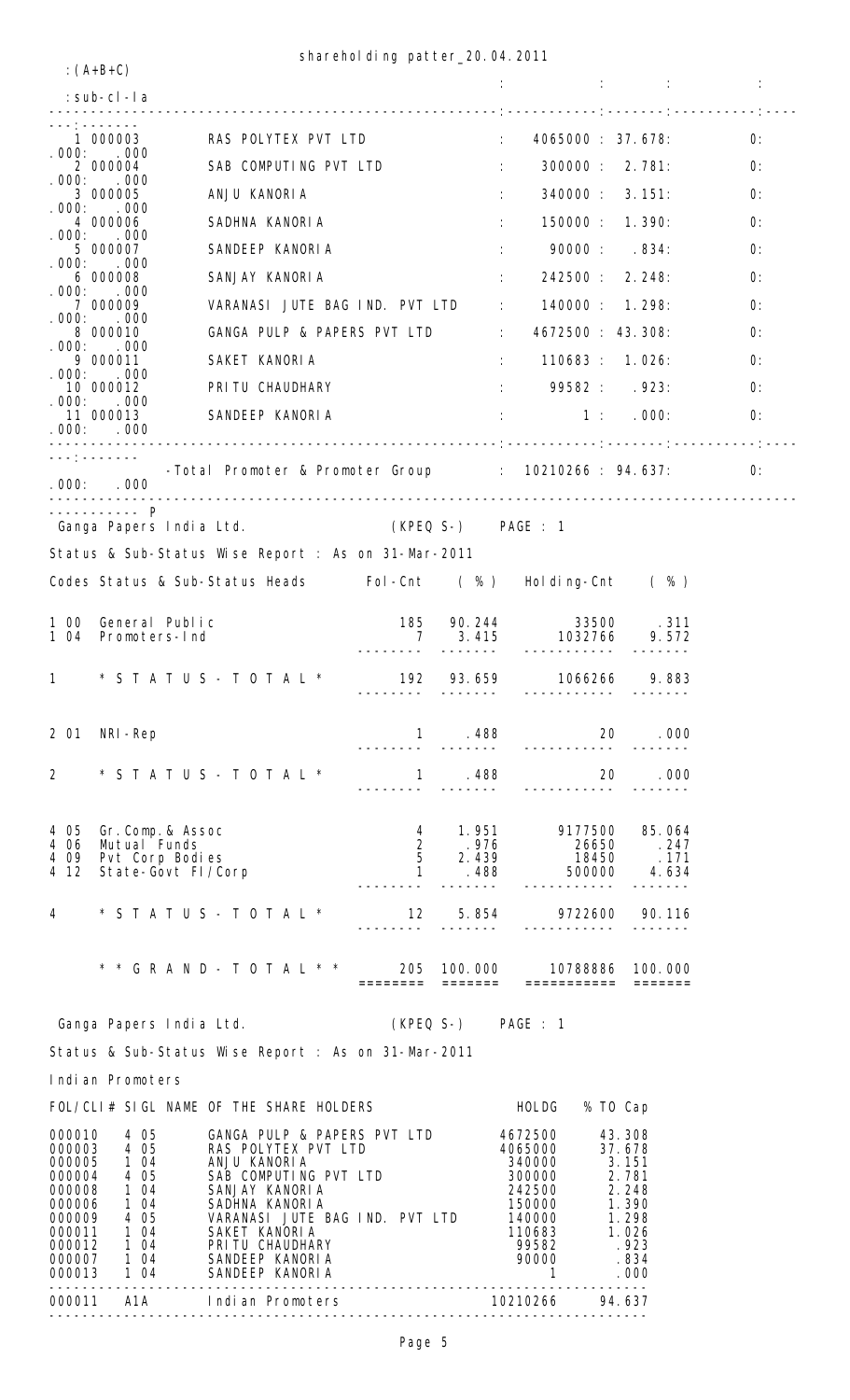| shareholding patter_20.04.2011<br>(KPEQ S-) PAGE: 2<br>Ganga Papers India Ltd.                                                                                                                                                                                                                                                                                                                                                                                                      |                    |        |                       |
|-------------------------------------------------------------------------------------------------------------------------------------------------------------------------------------------------------------------------------------------------------------------------------------------------------------------------------------------------------------------------------------------------------------------------------------------------------------------------------------|--------------------|--------|-----------------------|
| Status & Sub-Status Wise Report : As on 31-Mar-2011                                                                                                                                                                                                                                                                                                                                                                                                                                 |                    |        |                       |
| Mutual Funds and UTI                                                                                                                                                                                                                                                                                                                                                                                                                                                                |                    |        |                       |
| FOL/CLI# SIGL NAME OF THE SHARE HOLDERS                                                                                                                                                                                                                                                                                                                                                                                                                                             |                    |        | HOLDG % TO Cap        |
| S01501 4 06 STOCK HOLDING CORPORATION OF IND 15900<br>SO1511 4 06 STOCK HOLDING CORPORATION OF IND 10750 . 100                                                                                                                                                                                                                                                                                                                                                                      |                    |        | . 147                 |
|                                                                                                                                                                                                                                                                                                                                                                                                                                                                                     |                    |        |                       |
| Ganga Papers India Ltd. (KPEQ S-) PAGE : 3                                                                                                                                                                                                                                                                                                                                                                                                                                          |                    |        |                       |
| Status & Sub-Status Wise Report : As on 31-Mar-2011                                                                                                                                                                                                                                                                                                                                                                                                                                 |                    |        |                       |
| Banks, Fin Inst(s), Ins Comp(s)                                                                                                                                                                                                                                                                                                                                                                                                                                                     |                    |        |                       |
| FOL/CLI# SIGL NAME OF THE SHARE HOLDERS                                                                                                                                                                                                                                                                                                                                                                                                                                             |                    |        | HOLDG % TO Cap        |
| S00003 4 12 STRESSED ASSETS STABILISATION FUN 500000 4.634                                                                                                                                                                                                                                                                                                                                                                                                                          |                    |        |                       |
| 000001 B2A Banks, Fin Inst(s), Ins Comp(s) 500000 4.634                                                                                                                                                                                                                                                                                                                                                                                                                             |                    |        |                       |
| Ganga Papers India Ltd. (KPEQ S-) PAGE : 4                                                                                                                                                                                                                                                                                                                                                                                                                                          |                    |        |                       |
| Status & Sub-Status Wise Report : As on 31-Mar-2011                                                                                                                                                                                                                                                                                                                                                                                                                                 |                    |        |                       |
| Private Corporate Bodies                                                                                                                                                                                                                                                                                                                                                                                                                                                            |                    |        |                       |
| FOL/CLI# SIGL NAME OF THE SHARE HOLDERS                                                                                                                                                                                                                                                                                                                                                                                                                                             |                    |        | HOLDG % TO Cap        |
|                                                                                                                                                                                                                                                                                                                                                                                                                                                                                     |                    |        |                       |
|                                                                                                                                                                                                                                                                                                                                                                                                                                                                                     |                    |        |                       |
| 901503 4 09 SIS SECURITIES MARKETING PVT LTD 11660 . 108<br>101503 4 09 I L & F S 5000 . 046<br>901507 4 09 SIS SHARE & STOCK BROKERS PVT LTD 1350 . 013<br>901508 4 09 SHRIRAM INDUS STOCKS LTD 340 . 003<br>901505 4 09 JOINDRE CAPITAL<br>1913 - 1922 - 1924 - 1925 - 1927<br>100 - 100 - 100 - 100 - 100 - 100 - 100 - 100<br>- Primer - 100 - 100 - 100 - 100 - 100 - 100 - 101 - 101 - 102 - 103 - 104 - 104 - 105 - 107 - 108 - 109 - 10<br>- Primer - 102 - 102 - 102 - 102 |                    |        |                       |
| 000005 C1A Private Corporate Bodies 18450 18450                                                                                                                                                                                                                                                                                                                                                                                                                                     |                    |        |                       |
| Ganga Papers India Ltd.                                                                                                                                                                                                                                                                                                                                                                                                                                                             | (KPEQ S-) PAGE : 5 |        |                       |
| Status & Sub-Status Wise Report : As on 31-Mar-2011                                                                                                                                                                                                                                                                                                                                                                                                                                 |                    |        |                       |
| Nri / OCB                                                                                                                                                                                                                                                                                                                                                                                                                                                                           |                    |        |                       |
| FOL/CLI# SIGL NAME OF THE SHARE HOLDERS HOLD HOLDG % TO Cap                                                                                                                                                                                                                                                                                                                                                                                                                         |                    |        |                       |
|                                                                                                                                                                                                                                                                                                                                                                                                                                                                                     |                    |        | 20 .000               |
|                                                                                                                                                                                                                                                                                                                                                                                                                                                                                     |                    |        |                       |
| Ganga Papers India Ltd. (KPEQ S-) PAGE : 6                                                                                                                                                                                                                                                                                                                                                                                                                                          |                    |        |                       |
| Status & Sub-Status Wise Report : As on 31-Mar-2011                                                                                                                                                                                                                                                                                                                                                                                                                                 |                    |        |                       |
| List of Holders holding 01.000% & above                                                                                                                                                                                                                                                                                                                                                                                                                                             |                    |        |                       |
| FOL/CLI# NAME OF THE SHARE HOLDER HOLDG                                                                                                                                                                                                                                                                                                                                                                                                                                             |                    |        | % Cap Category        |
|                                                                                                                                                                                                                                                                                                                                                                                                                                                                                     |                    |        |                       |
|                                                                                                                                                                                                                                                                                                                                                                                                                                                                                     |                    |        |                       |
|                                                                                                                                                                                                                                                                                                                                                                                                                                                                                     |                    |        |                       |
|                                                                                                                                                                                                                                                                                                                                                                                                                                                                                     |                    |        |                       |
| 000005<br>000008 SANJAY KANORIA<br>000006 SANJAY KANORIA<br>000006 SADHNA KANORIA<br>000011 SAKET KANORIA<br>000011 SAKET KANORIA<br>000011 SAKET KANORIA<br>000010 GANGA PULTE PERS PVT LTD<br>000003 RAS POLYTEX PYT LTD<br>000004 RAS POLYTEX                                                                                                                                                                                                                                    |                    |        |                       |
|                                                                                                                                                                                                                                                                                                                                                                                                                                                                                     |                    |        |                       |
| Ganga Papers India Ltd. (KPEQ S-) PAGE : 7                                                                                                                                                                                                                                                                                                                                                                                                                                          |                    |        |                       |
| Status & Sub-Status Wise Report : As on 31-Mar-2011                                                                                                                                                                                                                                                                                                                                                                                                                                 |                    |        |                       |
| List of Top (100) Holders (General)                                                                                                                                                                                                                                                                                                                                                                                                                                                 |                    |        |                       |
| FOL/CLI# SIGL NAME OF THE SHARE HOLDERS FOLL THOLDG % TO Cap                                                                                                                                                                                                                                                                                                                                                                                                                        |                    |        |                       |
|                                                                                                                                                                                                                                                                                                                                                                                                                                                                                     |                    |        |                       |
|                                                                                                                                                                                                                                                                                                                                                                                                                                                                                     |                    |        |                       |
|                                                                                                                                                                                                                                                                                                                                                                                                                                                                                     |                    |        |                       |
| 000010 4 05 6ANGA PULP & PAPERS PVT LTD 4672500 43.308<br>000003 4 05 RAS POLYTEX PVT LTD 4065000 37.678<br>S00003 4 12 STRESSED ASSETS STABILISATION FUN 500000 4.634<br>000005 1 04 ANJU KANORIA 340000 3.151<br>000004 4 05 SAB COM                                                                                                                                                                                                                                              |                    |        |                       |
| VARANASI JUTE BAG IND. PVT LTD<br>4 0 5<br>000009<br>000011<br>1 04<br>SAKET KANORIA                                                                                                                                                                                                                                                                                                                                                                                                |                    | 110683 | 140000 1.298<br>1.026 |

000012 1 04 PRITU CHAUDHARY 99582 .923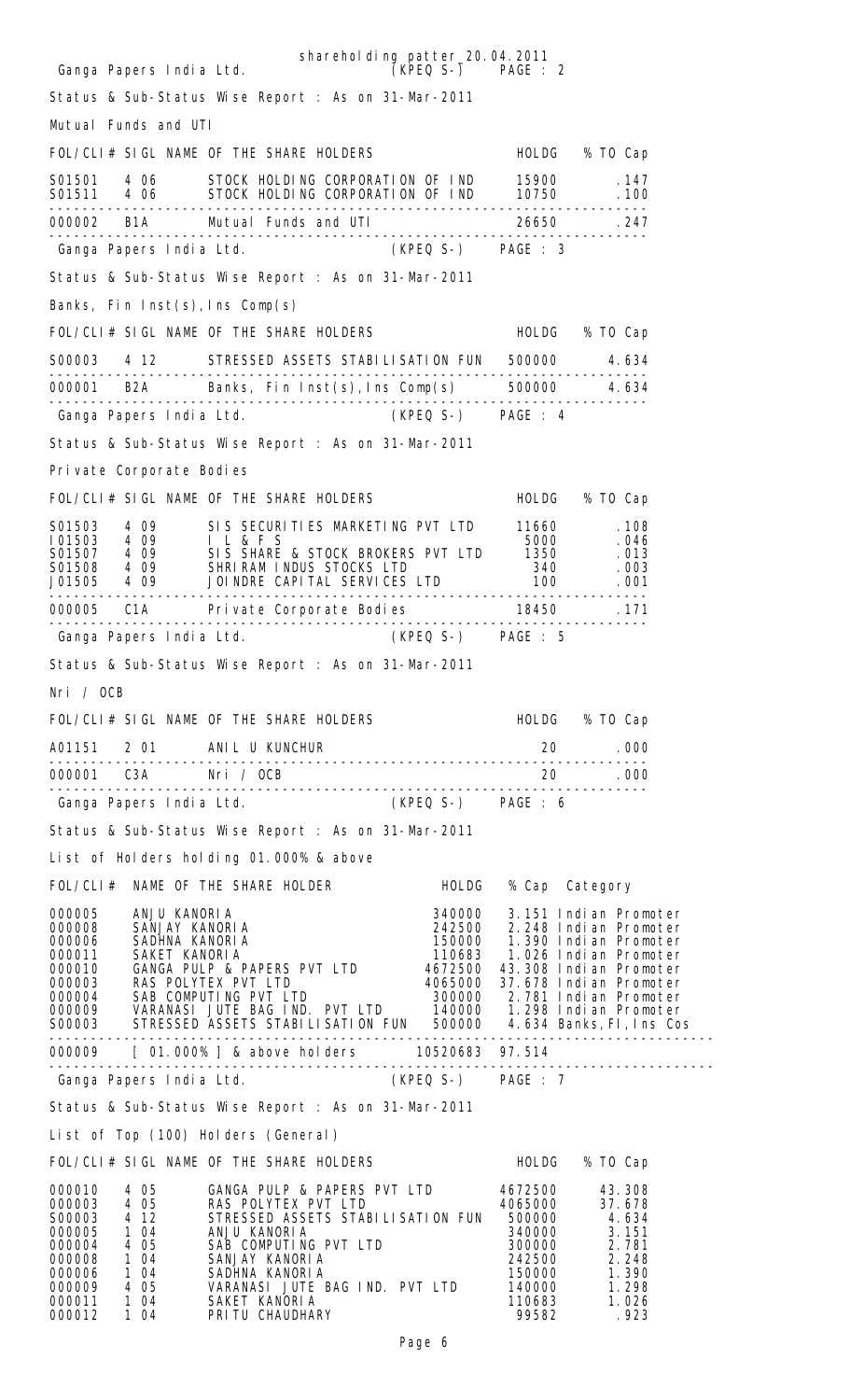|                                                                                                                                                                                                                                                                                                                                                                                                                                                                                                                                                                                                                                                                                                                                                                                   | sharehol ding patter_20.04.2011                                                                                                                                                                                                                                                                                                                                                                                                                                                                                                                                                                                                                                                                                                                                                                                                                                                                                                                                                                                                                                              |                                                                                                                                                                                                                                                                                                                     |                                                                                                                                                                                                                                                                                                                                                  |
|-----------------------------------------------------------------------------------------------------------------------------------------------------------------------------------------------------------------------------------------------------------------------------------------------------------------------------------------------------------------------------------------------------------------------------------------------------------------------------------------------------------------------------------------------------------------------------------------------------------------------------------------------------------------------------------------------------------------------------------------------------------------------------------|------------------------------------------------------------------------------------------------------------------------------------------------------------------------------------------------------------------------------------------------------------------------------------------------------------------------------------------------------------------------------------------------------------------------------------------------------------------------------------------------------------------------------------------------------------------------------------------------------------------------------------------------------------------------------------------------------------------------------------------------------------------------------------------------------------------------------------------------------------------------------------------------------------------------------------------------------------------------------------------------------------------------------------------------------------------------------|---------------------------------------------------------------------------------------------------------------------------------------------------------------------------------------------------------------------------------------------------------------------------------------------------------------------|--------------------------------------------------------------------------------------------------------------------------------------------------------------------------------------------------------------------------------------------------------------------------------------------------------------------------------------------------|
| 1 04<br>000007<br>S01501<br>4 06<br>4 0 9<br>S01503<br>100<br>M01516<br>S01511<br>4 06<br>4 0 9<br>101503<br>100<br>MO1154<br>100<br>NO1508<br>D01039<br>100<br>4 0 9<br>S01507<br>1 00<br>M01515<br>S01171<br>100<br>P01507<br>100<br>U01033<br>100<br>100<br>M01511<br>100<br>A01502<br>100<br>A01501<br>100<br>A01505<br>100<br>G01502<br>100<br>M01505<br>S01505<br>100<br>4 0 9<br>S01508<br>1 00<br>S01506<br>100<br>R01167<br>M01501<br>100<br>A01506<br>100<br>100<br>J01084<br>M01051<br>100<br>100<br>N01506<br>100<br>P01503<br>P01506<br>100<br>100<br>R01163<br>100<br>R01165<br>1 00<br>R01503<br>A01135<br>100<br>100<br>G01501<br>101001<br>1 00<br>100<br>NO1004<br>100<br>R01002<br>1 00<br>S01145<br>100<br>A01004<br>100<br>A01138<br>Ganga Papers India Ltd. | SANDEEP KANORIA<br>STOCK HOLDING CORPORATION OF IND<br>SIS SECURITIES MARKETING PVT LTD<br>MR S SUNDER<br>STOCK HOLDING CORPORATION OF IND<br><b>I L &amp; F S</b><br>MRS REKHADEVI SHRIGOPAL RATHI<br>NAVZER LANGRANA<br>DHANRAJ RATHI<br>SIS SHARE & STOCK BROKERS PVT LTD<br>MR S SUNDER<br>SHRIVIKA TRUST<br>PRAFULLA DATTATRAYA VEDAK<br>UDAY KULKARNI<br>MAJOR K L BHATTI<br>ANILA P PATEL<br>AMRIT K PATEL<br>ANJANI HARISH MOTIWALLA<br>GIRDHARI SAGARMAL BIYANI<br>MHP CAPITAL SERVICES<br>S D GADGIL<br>SHRIRAM INDUS STOCKS LTS<br>SHRIRAM INDUS STOCKS LTD<br>SHAI LESHKUMAR D JAIN<br>RONAK SHAH<br>MANJULA A PATEL<br>ASHA NAIR<br>JYOTI SHAH<br>MAMTA SHAH<br>WILKANTH KASHINATH NAGARKAR<br>PRASAD GAJANAN GODBOLE<br>PARMANAND RAMCHAND<br>ROHIL SHAH<br>ROMIL SHAH<br>PANA PEVEKAP<br>RANA PEVEKAR<br>ASHOKKUMAR BABULAL RATHOD<br><b>GRACE FERNANDEZ</b><br>I W VI JAYKUMAR<br>NALINI VI JAYKUMAR<br>R KRISHNA<br>SHEELA KRISHNA<br>ABDUL MAJID MEMON<br><b>ASHRAF MEMON</b><br>(KPEQ S-) PAGE : 8<br>Status & Sub-Status Wise Report : As on 31-Mar-2011 | 90000<br>15900<br>11660<br>11250<br>10750<br>5000<br>3340<br>1790<br>1500<br>1350<br>1000<br>1000<br>970<br>850<br>700<br>530<br>450<br>440<br>350<br>350<br>340<br>340<br>270<br>200<br>190<br>160<br>150<br>150<br>150<br>150<br>150<br>150<br>150<br>150<br>110<br>110<br>110<br>110<br>110<br>110<br>100<br>100 | .834<br>.147<br>.108<br>.104<br>.100<br>. 046<br>.031<br>.017<br>.014<br>.013<br>.009<br>.009<br>.009<br>.008<br>.006<br>.005<br>.004<br>.004<br>.003<br>.003<br>.003<br>.003<br>.003<br>.002<br>.002<br>.001<br>. 001<br>.001<br>.001<br>.001<br>.001<br>.001<br>.001<br>.001<br>.001<br>. 001<br>.001<br>.001<br>.001<br>.001<br>.001<br>. 001 |
|                                                                                                                                                                                                                                                                                                                                                                                                                                                                                                                                                                                                                                                                                                                                                                                   | List of Top (100) Holders (General)                                                                                                                                                                                                                                                                                                                                                                                                                                                                                                                                                                                                                                                                                                                                                                                                                                                                                                                                                                                                                                          |                                                                                                                                                                                                                                                                                                                     |                                                                                                                                                                                                                                                                                                                                                  |
|                                                                                                                                                                                                                                                                                                                                                                                                                                                                                                                                                                                                                                                                                                                                                                                   | FOL/CLI# SIGL NAME OF THE SHARE HOLDERS                                                                                                                                                                                                                                                                                                                                                                                                                                                                                                                                                                                                                                                                                                                                                                                                                                                                                                                                                                                                                                      | HOLDG                                                                                                                                                                                                                                                                                                               | % TO Cap                                                                                                                                                                                                                                                                                                                                         |
| 1 00<br>A01508<br>J01505<br>4 0 9<br>100<br>K01041<br>MO1155<br>1 00<br>1 00<br>M01504<br>M01512<br>1<br>100<br>NO1501<br>NO1504<br>1 00<br>100<br>NO1509<br>100<br>P01079<br>R01014<br>1 00<br>100<br>R01504<br>100<br>S01010<br>S01040<br>1 00<br>100<br>S01185<br>100<br>S01232<br>M01506<br>1 00<br>100<br>P01505<br>100<br>R01501<br>H01067<br>1 00<br>100<br>D01001<br>100<br>K01501<br>1 00<br>K01503<br>M01503<br>1 00<br>S01173<br>100<br>1 00<br>A01112<br>B01018<br>1 00<br>100<br>B01059<br>D01100<br>1 00<br>100<br>D01503<br>100<br>D01504<br>G01016<br>1 00<br>100<br>G01033<br>100<br>G01036<br>K01023<br>1 00<br>L01018<br>1 00<br>100<br>L01019<br>1 00<br>L01020<br>1 00<br>L01021                                                                             | ANANT GOVIND BHAVE<br>JOINDRE CAPITAL SERVICES LTD<br>KAMLESH R KANDHARI<br>MRS ARTI MALJI<br>MANOJ C SHAH<br>HITEN M SHAH<br>NI MI SH SHAKERCHAND<br>NI LESH RAGHUNATH CHI TRE<br>N K SURESH<br>N K SURESH<br>PRATIKSHA DANI<br>RAGIN PATEL<br>RUPA A SHAH<br>SALIM MEMON<br>SANTHA MANILAL<br>SMITABEN RAJENDRAKUMAR<br>SMITABEN RAJENDRAKUMAR<br>SUNITA VORA<br>MEENA G SHAH<br>PRADNYA VI NAYAK SARKHOT<br>RAJAN AMRITLAL<br>HARI SH R BOHRA<br><b>D SREENI VAS</b><br>KETAN B MEHTA<br>KAUSHIK N MEHTA<br><b>MATHEW VARGHESE</b><br>SHUBHADRABEN PATEL<br>ASHI SH SHAH<br>BAGESHRI K PATEL<br>BHAVNA C SHAH<br>DWARKADAS MARU<br>DI NESH KUMAR<br>DINESH SINGLA<br>GEETABAI G MANDHANA<br>GOPI KI SHAN B MANDHANA<br><b>GOVI ND MUNDADA</b><br>KAMAL SHAH<br>LAXMI KANT G MANDHANA<br>LAXMI KANT JAKOTI YA                                                                                                                                                                                                                                                              | 100<br>100<br>100<br>100<br>100<br>100<br>100<br>100<br>100<br>100<br>100<br>100<br>100<br>100<br>100<br>100<br>90<br>80<br>80<br>70<br>60<br>60<br>60<br>60<br>60<br>50<br>50<br>50<br>50<br>50<br>50<br>50<br>50<br>50<br>50<br>50<br>50                                                                          | . 001<br>. 001<br>.001<br>. 001<br>.001<br>. 001<br>. 001<br>.001<br>. 001<br>. 001<br>. 001<br>. 001<br>.001<br>.001<br>.001<br>. 001<br>. 001<br>.001<br>.001<br>.001<br>. 001<br>. 001<br>. 001<br>.001<br>.001<br>.000<br>.000<br>.000<br>.000<br>.000<br>.000<br>.000<br>.000<br>.000<br>. 000<br>.000<br>.000                              |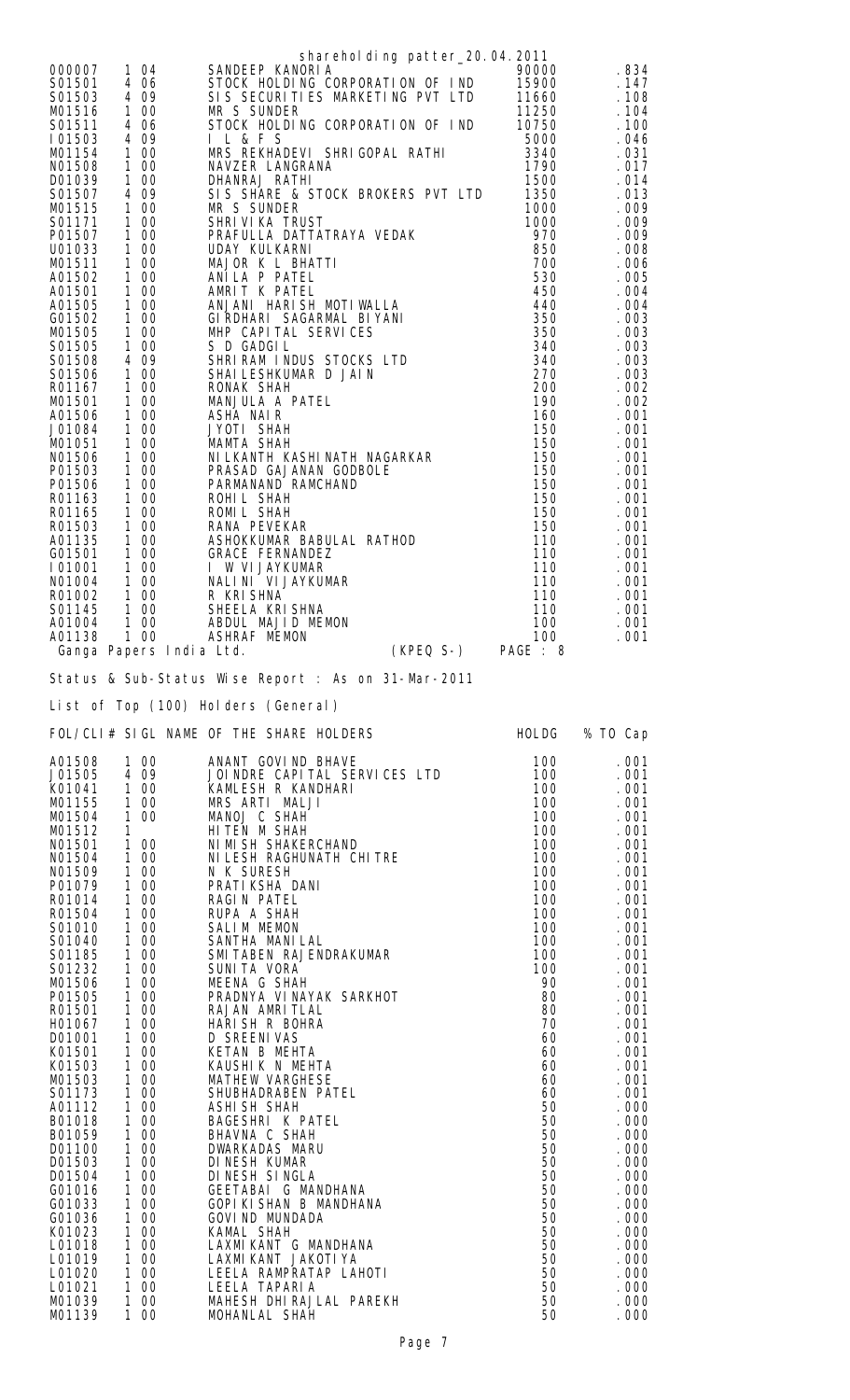| M01507<br>1 00<br>100<br>M01508<br>1 0 0<br>M01509<br>MO1510  1 00 MANJULA JAIN<br>NO1505  1 00 NIMISH SHANKERCHAND<br>NO1507  1 00 NEETA RAJESH ATTAL<br>001005  1   00   0NKAR   BAJAJ<br>---------                                                                                                                                                                                                                                                                                                                                                                                                                                                                                                                                                                                                                                                                                                                                                                                                                                                                                                                                                      | MS ARUNA SI VAKUMAR<br>MR R S RAMANATHAN<br>MADHUBALA S VYAS<br>NI MI SH SHANKERCHAND                                                                                                                                                                                                                                                                                                                                                                                                                                                                                                                                                                                                                                                                                                                                                                                                                                                                                         | sharehol ding patter_20.04.2011 |                    | 50<br>50<br>50<br>50<br>50<br>50<br>50                                                                                                                                                                                                                                                                                                                     | .000<br>.000<br>.000<br>. 000<br>.000<br>.000<br>.000                                                                                                                                                                                                                                                                                                                                                                         |
|------------------------------------------------------------------------------------------------------------------------------------------------------------------------------------------------------------------------------------------------------------------------------------------------------------------------------------------------------------------------------------------------------------------------------------------------------------------------------------------------------------------------------------------------------------------------------------------------------------------------------------------------------------------------------------------------------------------------------------------------------------------------------------------------------------------------------------------------------------------------------------------------------------------------------------------------------------------------------------------------------------------------------------------------------------------------------------------------------------------------------------------------------------|-------------------------------------------------------------------------------------------------------------------------------------------------------------------------------------------------------------------------------------------------------------------------------------------------------------------------------------------------------------------------------------------------------------------------------------------------------------------------------------------------------------------------------------------------------------------------------------------------------------------------------------------------------------------------------------------------------------------------------------------------------------------------------------------------------------------------------------------------------------------------------------------------------------------------------------------------------------------------------|---------------------------------|--------------------|------------------------------------------------------------------------------------------------------------------------------------------------------------------------------------------------------------------------------------------------------------------------------------------------------------------------------------------------------------|-------------------------------------------------------------------------------------------------------------------------------------------------------------------------------------------------------------------------------------------------------------------------------------------------------------------------------------------------------------------------------------------------------------------------------|
| Ganga Papers India Ltd. (KPEQ S-) PAGE : 9                                                                                                                                                                                                                                                                                                                                                                                                                                                                                                                                                                                                                                                                                                                                                                                                                                                                                                                                                                                                                                                                                                                 |                                                                                                                                                                                                                                                                                                                                                                                                                                                                                                                                                                                                                                                                                                                                                                                                                                                                                                                                                                               |                                 |                    |                                                                                                                                                                                                                                                                                                                                                            |                                                                                                                                                                                                                                                                                                                                                                                                                               |
| Status & Sub-Status Wise Report : As on 31-Mar-2011                                                                                                                                                                                                                                                                                                                                                                                                                                                                                                                                                                                                                                                                                                                                                                                                                                                                                                                                                                                                                                                                                                        |                                                                                                                                                                                                                                                                                                                                                                                                                                                                                                                                                                                                                                                                                                                                                                                                                                                                                                                                                                               |                                 |                    |                                                                                                                                                                                                                                                                                                                                                            |                                                                                                                                                                                                                                                                                                                                                                                                                               |
| List of Top (50) Holders (Individual)                                                                                                                                                                                                                                                                                                                                                                                                                                                                                                                                                                                                                                                                                                                                                                                                                                                                                                                                                                                                                                                                                                                      |                                                                                                                                                                                                                                                                                                                                                                                                                                                                                                                                                                                                                                                                                                                                                                                                                                                                                                                                                                               |                                 |                    |                                                                                                                                                                                                                                                                                                                                                            |                                                                                                                                                                                                                                                                                                                                                                                                                               |
| FOL/CLI# SIGL NAME OF THE SHARE HOLDERS                                                                                                                                                                                                                                                                                                                                                                                                                                                                                                                                                                                                                                                                                                                                                                                                                                                                                                                                                                                                                                                                                                                    |                                                                                                                                                                                                                                                                                                                                                                                                                                                                                                                                                                                                                                                                                                                                                                                                                                                                                                                                                                               |                                 |                    | HOLDG                                                                                                                                                                                                                                                                                                                                                      | % TO Cap                                                                                                                                                                                                                                                                                                                                                                                                                      |
| M01516<br>1 00<br>100<br>MO1154<br>NO1508<br>1 00<br>1 00<br>1 00<br>D01039<br>MO1515<br>1 00<br>S01171<br>$\begin{array}{c} 1 & 00 \\ 1 & 00 \end{array}$<br>P01507<br>100<br>U01033<br>1 0 0<br>MO1511<br>1 00<br>1 00<br>A01502<br>A01501<br>1 0 0<br>A01505<br>G01502<br>1 00<br>100<br>M01505<br>1 00<br>S01505<br>$\frac{1}{1}$ 00<br>S01506<br>100<br>R01167<br>1 00<br>M01501<br>100<br>A01506<br>1 00<br>J01084<br>1 00<br>M01051<br>1 00<br>1 00<br>N01506<br>P01503<br>1 0 0<br>P01506<br>100<br>R01163<br>R01165<br>1 00<br>R01503<br>1 00<br>$\begin{array}{c} 1 & 00 \\ 1 & 00 \end{array}$<br>A01135<br>G01501<br>$1\overline{00}$<br>101001<br>1 00<br>1 00<br>NO1004<br>R01002<br>1 00<br>S01145<br>$\begin{array}{c} 1 & 00 \\ 1 & 00 \end{array}$<br>A01004<br>A01138<br>1 0 0<br>A01508<br>1 0 0<br>K01041<br>100<br>MO1155<br>1 0 0<br>MO1504<br>$1 \quad \Box$<br>M01512<br>1 00<br>NO1501<br>N01504 1 00<br>N01509 1 00<br>P01079 1 00<br>R01014 1 00<br>R01504 1 00<br>S01010 1 00<br>SO1040 1 00 SALIM MEMON<br>SO1040 1 00 SANTHA MANILAL<br>SO1185 1 00 SMITABEN RAJENDRAKUMAR<br>SO1232 1 00 SUNITA VORA<br>__________________ | MR S SUNDER<br>MRS REKHADEVI SHRIGOPAL RATHI<br>NAVZER LANGRANA<br>DHANRAJ RATHI<br>MR S SUNDER<br>SHRIVIKA TRUST<br>PRAFULLA DATTATRAYA VEDAK<br>UDAY KULKARNI<br>MAJOR K L BHATTI<br>ANILA P PATEL<br>AMRIT K PATEL<br>ANJANI HARISH MOTIWALLA<br>GI RDHARI SAGARMAL BI YANI<br>MHP CAPITAL SERVICES<br>S D GADGIL<br>SHAI LESHKUMAR D JAI N<br>RONAK SHAH<br>MANJULA A PATEL<br>ASHA NAIR<br>JYOTI SHAH<br><b>MAMTA SHAH</b><br>NI LKANTH KASHI NATH NAGARKAR<br>PRASAD GAJANAN GODBOLE<br>PARMANAND RAMCHAND<br>ROHIL SHAH<br>ROMIL SHAH<br>RANA PEVEKAR<br>ASHOKKUMAR BABULAL RATHOD<br><b>GRACE FERNANDEZ</b><br>I W VIJAYKUMAR<br>NALINI VI JAYKUMAR<br>R KRISHNA<br>SHEELA KRISHNA<br>ABDUL MAJID MEMON<br><b>ASHRAF MEMON</b><br>ANANT GOVIND BHAVE<br>KAMLESH R KANDHARI<br>MRS ARTI MALJI<br>MANOJ C SHAH<br>HITEN M SHAH<br>NIMI SH SHAKERCHAND<br>NI LESH RAGHUNATH CHI TRE<br>N K SURESH<br>PRATI KSHA DANI<br>RAGIN PATEL<br>RUPA A SHAH<br><b>SALIM MEMON</b> |                                 |                    | 11250<br>3340<br>1790<br>1500<br>1000<br>1000<br>970<br>850<br>700<br>530<br>450<br>440<br>350<br>350<br>340<br>270<br>200<br>190<br>160<br>150<br>150<br>150<br>150<br>150<br>150<br>150<br>150<br>110<br>110<br>110<br>110<br>110<br>110<br>100<br>100<br>100<br>100<br>100<br>100<br>100<br>100<br>100<br>100<br>100<br>100<br>100<br>100<br>100<br>100 | .104<br>.031<br>.017<br>.014<br>.009<br>.009<br>.009<br>.008<br>.006<br>.005<br>.004<br>. 004<br>.003<br>.003<br>.003<br>.003<br>.002<br>.002<br>.001<br>.001<br>.001<br>. 001<br>.001<br>. 001<br>.001<br>.001<br>.001<br>.001<br>.001<br>. 001<br>.001<br>.001<br>. 001<br>.001<br>.001<br>. 001<br>. 001<br>. 001<br>. 001<br>. 001<br>.001<br>. 001<br>. 001<br>. 001<br>. 001<br>. 001<br>. 001<br>.001<br>. 001<br>.001 |
| Ganga Papers India Ltd. (KPEQ S-) PAGE : 1                                                                                                                                                                                                                                                                                                                                                                                                                                                                                                                                                                                                                                                                                                                                                                                                                                                                                                                                                                                                                                                                                                                 |                                                                                                                                                                                                                                                                                                                                                                                                                                                                                                                                                                                                                                                                                                                                                                                                                                                                                                                                                                               |                                 |                    |                                                                                                                                                                                                                                                                                                                                                            |                                                                                                                                                                                                                                                                                                                                                                                                                               |
| Capital Structure: As on : 31-Mar-2011                                                                                                                                                                                                                                                                                                                                                                                                                                                                                                                                                                                                                                                                                                                                                                                                                                                                                                                                                                                                                                                                                                                     |                                                                                                                                                                                                                                                                                                                                                                                                                                                                                                                                                                                                                                                                                                                                                                                                                                                                                                                                                                               |                                 |                    |                                                                                                                                                                                                                                                                                                                                                            |                                                                                                                                                                                                                                                                                                                                                                                                                               |
| -Type : Rec-Count : Holding : (%)                                                                                                                                                                                                                                                                                                                                                                                                                                                                                                                                                                                                                                                                                                                                                                                                                                                                                                                                                                                                                                                                                                                          |                                                                                                                                                                                                                                                                                                                                                                                                                                                                                                                                                                                                                                                                                                                                                                                                                                                                                                                                                                               |                                 |                    |                                                                                                                                                                                                                                                                                                                                                            |                                                                                                                                                                                                                                                                                                                                                                                                                               |
| -CDSL                                                                                                                                                                                                                                                                                                                                                                                                                                                                                                                                                                                                                                                                                                                                                                                                                                                                                                                                                                                                                                                                                                                                                      | 0                                                                                                                                                                                                                                                                                                                                                                                                                                                                                                                                                                                                                                                                                                                                                                                                                                                                                                                                                                             | $0 \qquad \qquad$               | .000               |                                                                                                                                                                                                                                                                                                                                                            |                                                                                                                                                                                                                                                                                                                                                                                                                               |
| -NSDL                                                                                                                                                                                                                                                                                                                                                                                                                                                                                                                                                                                                                                                                                                                                                                                                                                                                                                                                                                                                                                                                                                                                                      | $\mathbf 0$                                                                                                                                                                                                                                                                                                                                                                                                                                                                                                                                                                                                                                                                                                                                                                                                                                                                                                                                                                   | $\mathsf{O}$                    | .000               |                                                                                                                                                                                                                                                                                                                                                            |                                                                                                                                                                                                                                                                                                                                                                                                                               |
| -PHY                                                                                                                                                                                                                                                                                                                                                                                                                                                                                                                                                                                                                                                                                                                                                                                                                                                                                                                                                                                                                                                                                                                                                       | 205                                                                                                                                                                                                                                                                                                                                                                                                                                                                                                                                                                                                                                                                                                                                                                                                                                                                                                                                                                           | 10788886 100.000                |                    |                                                                                                                                                                                                                                                                                                                                                            |                                                                                                                                                                                                                                                                                                                                                                                                                               |
| *Total                                                                                                                                                                                                                                                                                                                                                                                                                                                                                                                                                                                                                                                                                                                                                                                                                                                                                                                                                                                                                                                                                                                                                     | 205                                                                                                                                                                                                                                                                                                                                                                                                                                                                                                                                                                                                                                                                                                                                                                                                                                                                                                                                                                           | 10788886 100.000                |                    |                                                                                                                                                                                                                                                                                                                                                            |                                                                                                                                                                                                                                                                                                                                                                                                                               |
| Ganga Papers India Ltd.                                                                                                                                                                                                                                                                                                                                                                                                                                                                                                                                                                                                                                                                                                                                                                                                                                                                                                                                                                                                                                                                                                                                    |                                                                                                                                                                                                                                                                                                                                                                                                                                                                                                                                                                                                                                                                                                                                                                                                                                                                                                                                                                               |                                 | (KPEQ S-) PAGE : 1 |                                                                                                                                                                                                                                                                                                                                                            |                                                                                                                                                                                                                                                                                                                                                                                                                               |
| -DISTRIBUTION SCHEDULE ON SCRIP VALUE -As On : 31-Mar-2011                                                                                                                                                                                                                                                                                                                                                                                                                                                                                                                                                                                                                                                                                                                                                                                                                                                                                                                                                                                                                                                                                                 |                                                                                                                                                                                                                                                                                                                                                                                                                                                                                                                                                                                                                                                                                                                                                                                                                                                                                                                                                                               |                                 |                    |                                                                                                                                                                                                                                                                                                                                                            |                                                                                                                                                                                                                                                                                                                                                                                                                               |
| SHARE (OR DEBENTURE)<br>OF NOMINAL VALUE                                                                                                                                                                                                                                                                                                                                                                                                                                                                                                                                                                                                                                                                                                                                                                                                                                                                                                                                                                                                                                                                                                                   | -NUM OF<br><b>HOLDERS</b>                                                                                                                                                                                                                                                                                                                                                                                                                                                                                                                                                                                                                                                                                                                                                                                                                                                                                                                                                     | (%) OF<br><b>HOLDERS</b>        | TOTAL<br>AMOUNT    |                                                                                                                                                                                                                                                                                                                                                            | % OF<br>AMT                                                                                                                                                                                                                                                                                                                                                                                                                   |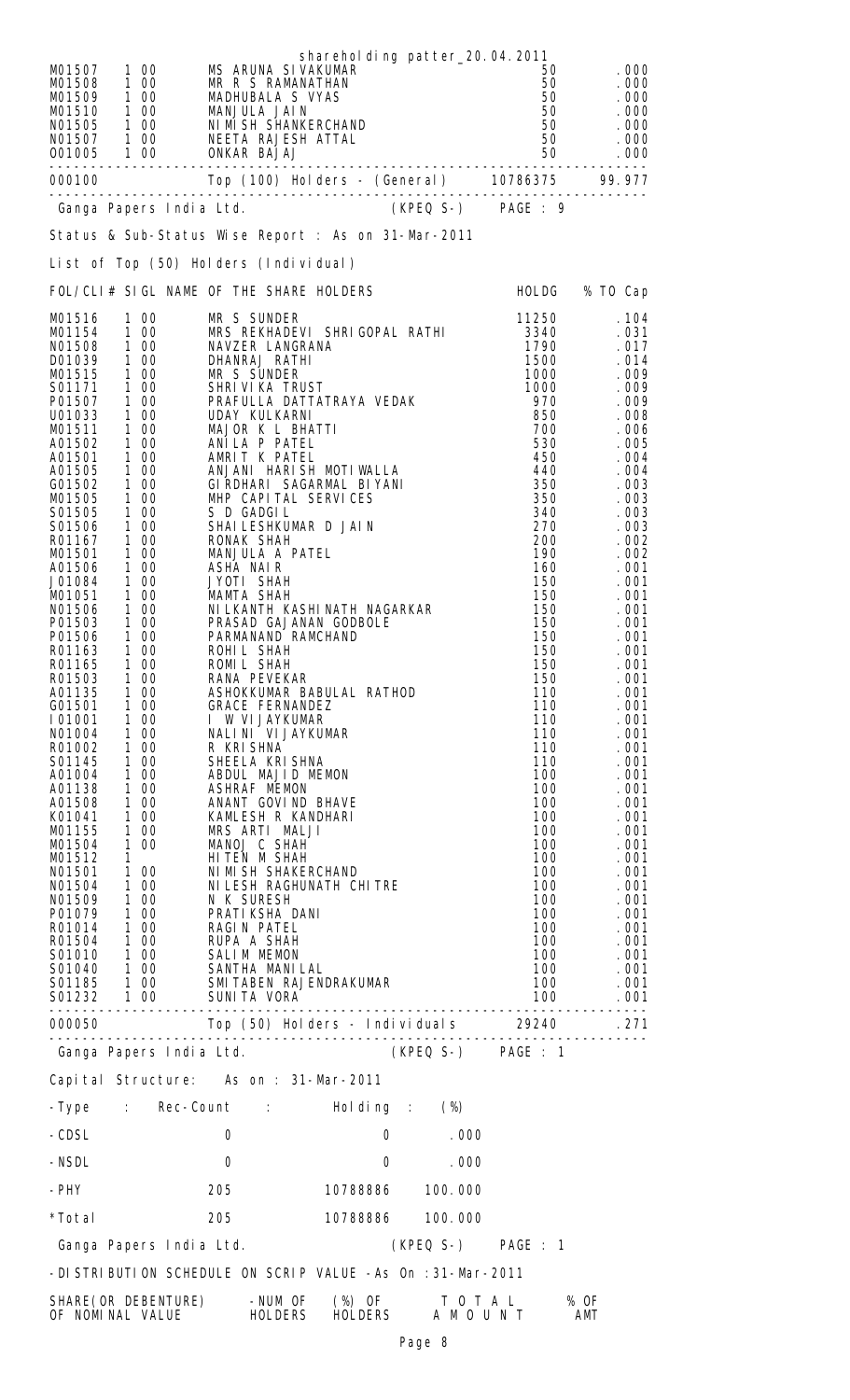## sharehol ding patter\_20.04.2011

| UPT <sub>0</sub>     | T <sub>0</sub> |      | 5000                                                                              | 179                            | 87.32             | 110310.00                                                            |                  | .10           |
|----------------------|----------------|------|-----------------------------------------------------------------------------------|--------------------------------|-------------------|----------------------------------------------------------------------|------------------|---------------|
| 5001                 | T <sub>0</sub> |      | 10000                                                                             | 6                              | 2.93              |                                                                      | 50500.00         | .05           |
| 10001                | T <sub>0</sub> |      | 20000                                                                             | 3                              | 1.46              |                                                                      | 46400.00         | .04           |
| 20001                | T <sub>0</sub> |      | 30000                                                                             |                                | .00               |                                                                      | .00 <sub>1</sub> | .00           |
| 30001                | T <sub>0</sub> |      | 40000                                                                             | $\mathbf{1}$                   | .49               |                                                                      | 33400.00         | .03           |
| 40001                | T <sub>0</sub> |      | 50000                                                                             | $\mathbf{1}$                   | .49               |                                                                      | 50000.00         | .05           |
| 50001                | T <sub>0</sub> |      | 100000                                                                            |                                | .00               |                                                                      | .00 <sub>1</sub> | .00           |
| 100001               | T0             |      | ABOVE                                                                             | 15                             | 7.32              | 107598250.00                                                         |                  | 99.73         |
| * * T O T A L * *    |                |      |                                                                                   | 205                            | 100.00            | 107888860.00                                                         |                  | 100.00        |
|                      |                |      | Ganga Papers India Ltd.                                                           |                                |                   | (KPEQ S-) PAGE : 2                                                   |                  |               |
|                      |                |      |                                                                                   |                                |                   | -DISTRIBUTION SCHEDULE ON NUMBER OF SHARES/DEBS -As On : 31-Mar-2011 |                  |               |
| SHARE (OR DEBENTURE) |                |      |                                                                                   | -NUM OF<br><b>HOLDERS</b>      | (%) OF<br>HOLDERS | TOTAL<br>SHARES (OR DEBS)                                            |                  | % OF<br>SH/DB |
| UPT <sub>0</sub>     | T <sub>0</sub> |      | 100                                                                               | 155                            | 75.61             |                                                                      | 6081             | .06           |
| 101                  | T <sub>0</sub> | 200  |                                                                                   | 17                             | 8.29              |                                                                      | 2410             | .02           |
| 201                  | T <sub>0</sub> | 500  |                                                                                   | $\overline{7}$                 | 3.41              |                                                                      | 2540             | .02           |
| 501                  | T <sub>0</sub> |      | 1000                                                                              | 6                              | 2.93              |                                                                      | 5050             | .05           |
| 1001                 | T <sub>0</sub> |      | 5000                                                                              | 5                              | 2.44              |                                                                      | 12980            | .12           |
| 5001                 | T <sub>0</sub> |      | 10000                                                                             |                                | .00               |                                                                      |                  | .00           |
| 10001                | T <sub>0</sub> |      | 100000                                                                            | 6                              | 2.93              |                                                                      | 239142           | 2.22          |
| 100001               | T <sub>0</sub> |      | <b>ABOVE</b>                                                                      | 9                              | 4.39              | 10520683                                                             |                  | 97.51         |
| * * T O T A L * *    |                |      |                                                                                   | 205                            | 100.00            |                                                                      | 10788886         | 100.00        |
|                      |                |      | Ganga Papers India Ltd.                                                           |                                |                   | (KPEQ S-) PAGE : 1                                                   |                  |               |
| As on: 31-Mar-2011   |                |      |                                                                                   |                                |                   |                                                                      |                  |               |
|                      |                |      | As per Take-Over Clause                                                           |                                |                   |                                                                      |                  |               |
|                      |                |      | FOL/CLI# SIGL NAME OF THE SHARE HOLDERS                                           |                                |                   |                                                                      | <b>HOLDG</b>     | % TO Cap      |
| 000010               |                |      | 4 05<br>AF 3/12 IMLOK LIND<br><b>NADESAR</b>                                      | GANGA PULP & PAPERS PVT LTD    |                   |                                                                      | 4672500          | 43.308        |
|                      |                |      | <b>VARANASI</b>                                                                   |                                |                   |                                                                      |                  |               |
| 000003               |                |      | 4 05<br>AF 3/12 IMIOK LIND<br><b>NADESAR</b>                                      | RAS POLYTEX PVT LTD            |                   |                                                                      | 4065000          | 37.678        |
|                      |                |      | <b>VARNASI</b>                                                                    |                                |                   |                                                                      |                  |               |
| 000005               |                |      | 1 04<br>23 JAWAHAR NAGAR<br><b>BHELUPUR</b><br><b>VARANASI</b><br><b>VARANASI</b> | ANJU KANORIA                   |                   |                                                                      | 340000           | 3.151         |
| 000004               |                |      | 405<br>23 JAWAHAR NAGAR<br><b>BHELUPUR</b><br><b>VARANASI</b><br><b>VARANASI</b>  | SAB COMPUTING PVT LTD          |                   |                                                                      | 300000           | 2.781         |
| 000008               |                |      | 1 04<br>23 JAWAHAR NAGAR<br><b>BHELUPUR</b>                                       | SANJAY KANORIA                 |                   |                                                                      | 242500           | 2.248         |
|                      |                |      | <b>VARANASI</b>                                                                   |                                |                   |                                                                      |                  |               |
| 000006               |                |      | 1 $04$<br>23 JAWAHAR NAGAR<br><b>BHELUPUR</b>                                     | SADHNA KANORIA                 |                   |                                                                      | 150000           | 1.390         |
|                      |                |      | <b>VARANASI</b>                                                                   |                                |                   |                                                                      |                  |               |
| 000009               |                | 4 05 | D 66 CHANDRIKA COLONY<br>SI GRA                                                   | VARANASI JUTE BAG IND. PVT LTD |                   |                                                                      | 140000           | 1.298         |